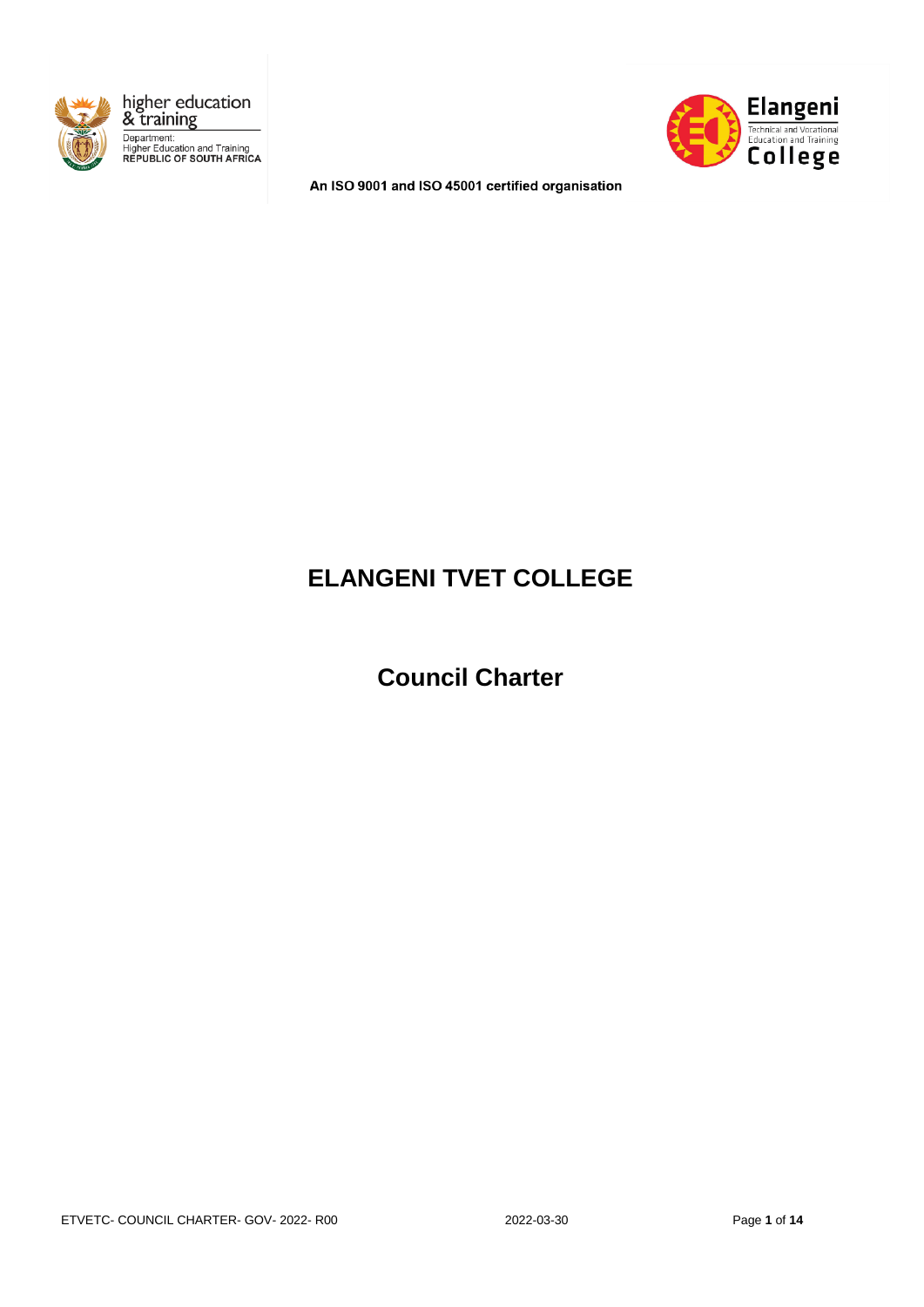| Amendment<br>No. | <b>Amendment</b><br>description | Originator | <b>Approved By</b> | <b>Date</b> |
|------------------|---------------------------------|------------|--------------------|-------------|
|                  |                                 |            |                    |             |
|                  |                                 |            |                    |             |
|                  |                                 |            |                    |             |
|                  |                                 |            |                    |             |
|                  |                                 |            |                    |             |
|                  |                                 |            |                    |             |
|                  |                                 |            |                    |             |
|                  |                                 |            |                    |             |

## **AMENDMENT AND APPROVAL RECORD**

| <b>Council Charter</b>                                                     |  |
|----------------------------------------------------------------------------|--|
| <b>Department: Governance</b><br><b>Responsibility: Accounting Officer</b> |  |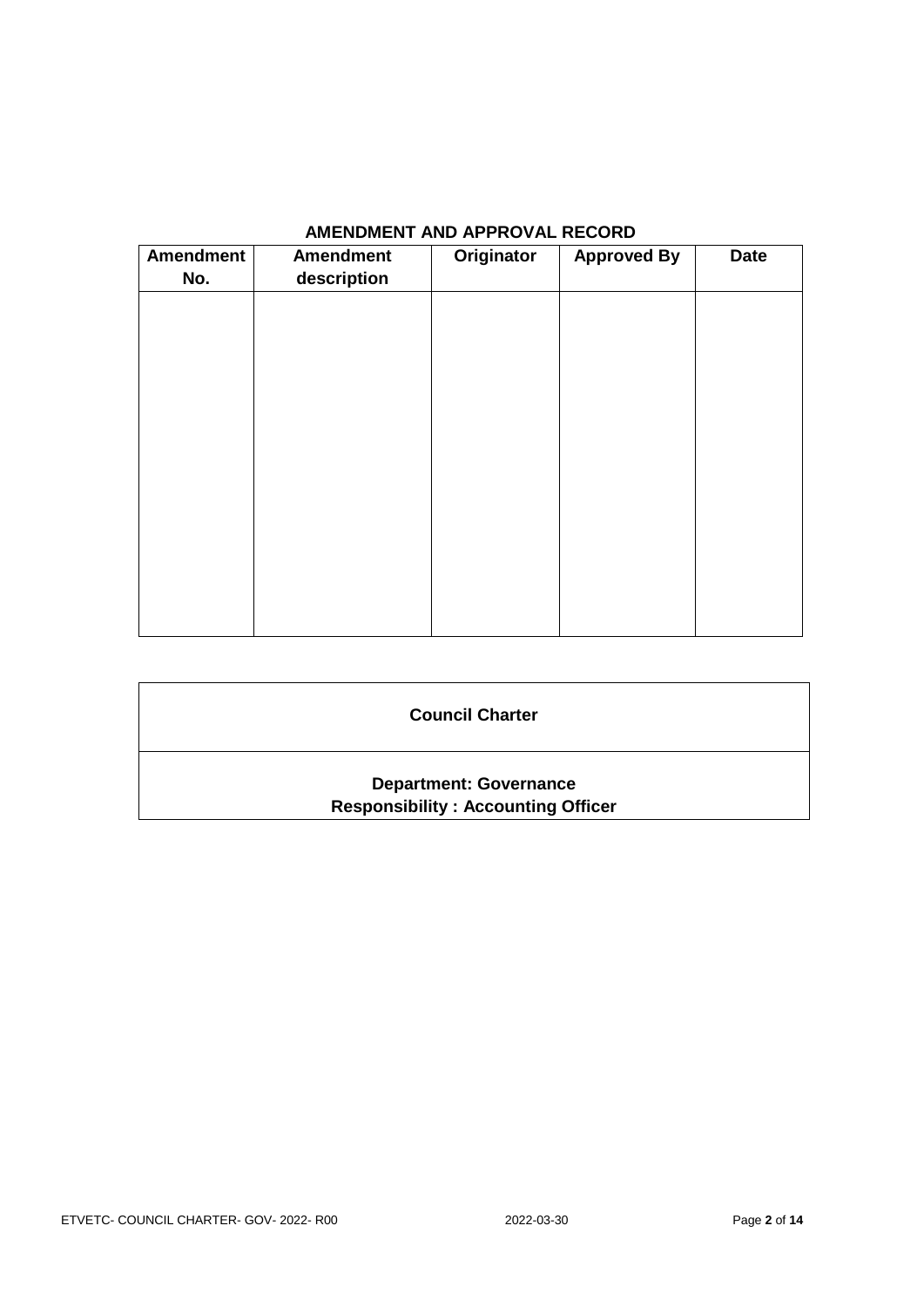|     | <b>TABLE OF CONTENTS</b>                            | <b>PAGE</b> |
|-----|-----------------------------------------------------|-------------|
| 1.  | Legislative framework and best practice regulations | 4           |
| 2.  | <b>Purpose</b>                                      | 4           |
| 3.  | <b>Application</b>                                  | 4           |
| 4.  | Definitions, acronyms and abbreviations             | 4           |
| 5.  | <b>Authority</b>                                    | 5           |
| 6.  | <b>Composition</b>                                  | 5           |
| 7.  | <b>Meetings</b>                                     | 8           |
| 8.  | <b>Responsibilities</b>                             | 10          |
| 9.  | <b>Remuneration</b>                                 | 13          |
| 10. | <b>Adoption of charter</b>                          | 13          |
| 11. | <b>Availability of charter</b>                      | 13          |
| 12. | <b>Review of charter</b>                            | 14          |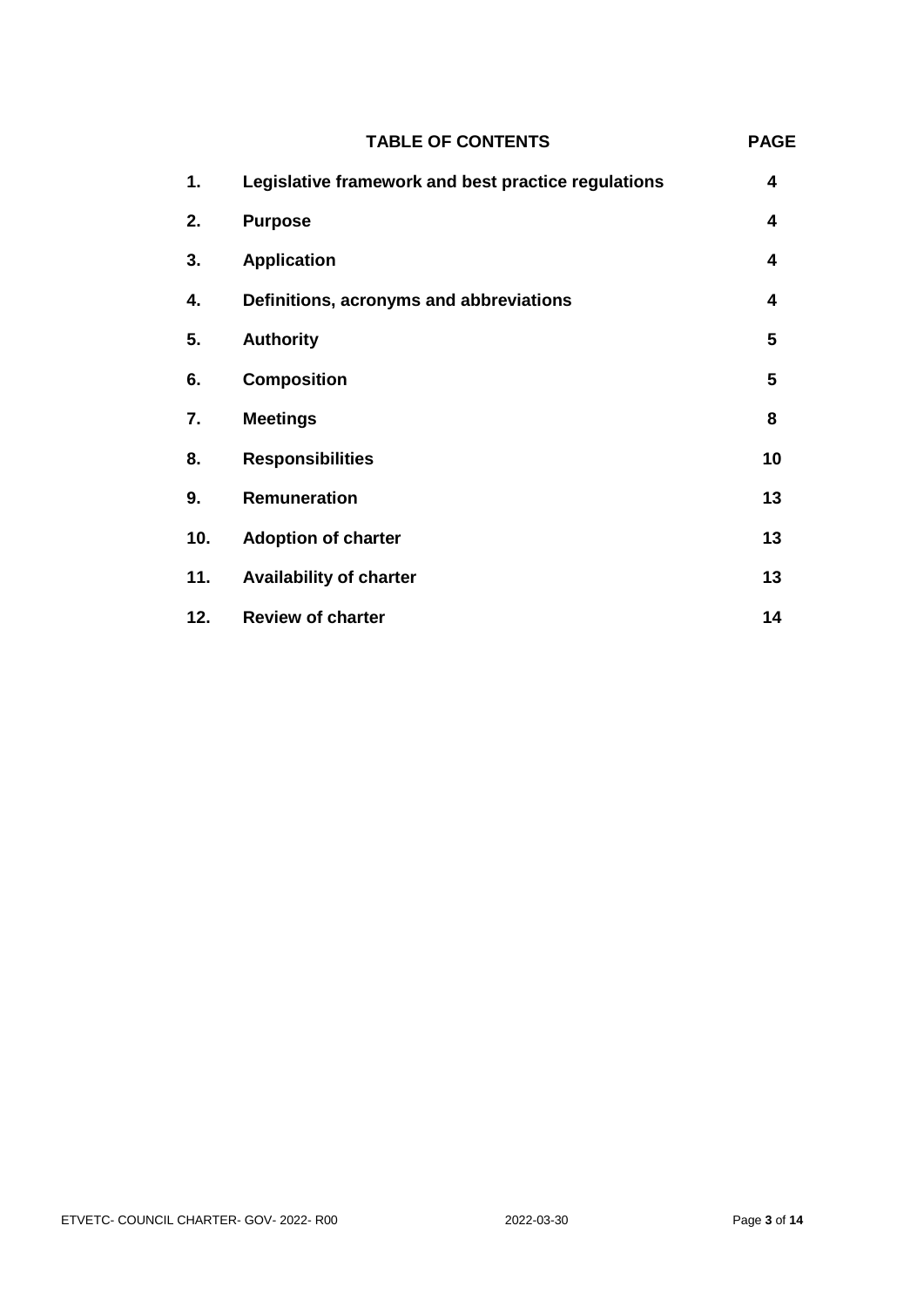### **1. Legislative framework and best practice regulations**

Key principles contained in the following legislation and best practices were applied to develop this charter:

- a) CET Colleges Act No.16 of 2006, (as amended) (the Act) (formerly the FET Act);
- b) Public Finance Management Act, 1999 (Act No 1 of 1999, as amended by Act 29 of 1999) (PFMA);
- c) National Treasury Regulations of March 2005; and
- d) King III Code of Governance Principles of 2009.

### **2. Purpose**

In terms of section 9.1 of the Act, every Public College must establish a Council.

The purpose of this Charter is to address the authority, responsibility and scope of the Council.

#### **3. Application**

This Charter is issued under the authority of the Accounting Officer of the College and is applicable to Council members.

#### **4. Definitions, acronyms and abbreviations**

For the purpose of this Charter, unless the context indicates otherwise, the following definitions, acronyms and abbreviations are set out for the terms indicated:

- 4.1 *"Academic Board"*  means the body responsible for all the teaching, learning, research and academic functions of the College as contemplated in section 11 of the Act.
- 4.2 *"Accounting Officer"* is the College Principal.
- 4.3 *"Act"* is the CET Colleges Act No.16 of 2006, as amended.
- 4.4 *"College"* is a Public TVET College.
- 4.5 *"Council"* is the governing structure of the College.
- 4.6 *"Days"*  shall be construed as calendar days unless qualified by the word "business", in which instance a "business day" will be any day other than a Saturday, Sunday or public holiday as gazetted by the government of the Republic of South Africa from time to time.
- 4.7 *"Department"; "DHET"*  is the Department of Higher Education and Training.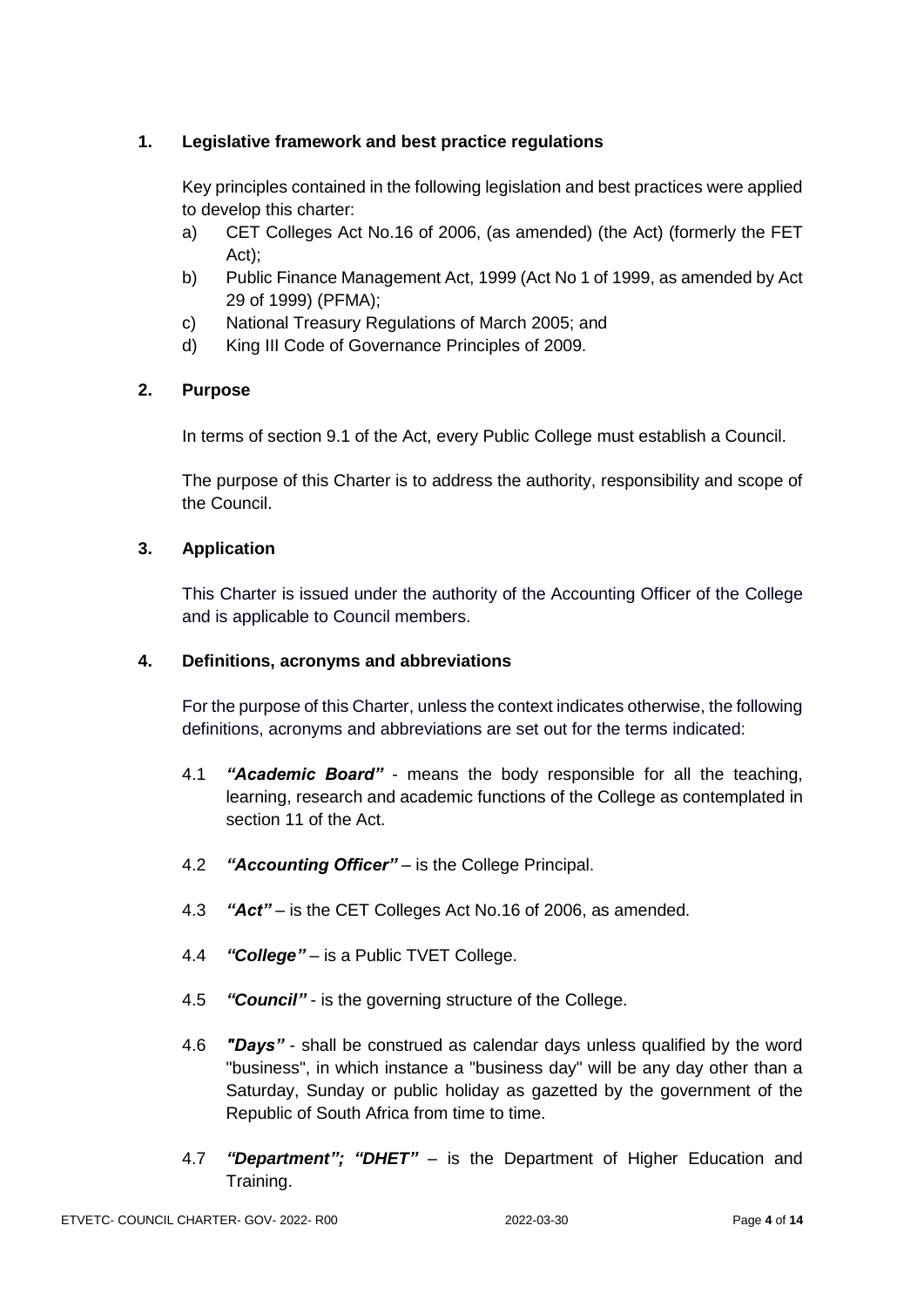- 4.8 *"External Auditor"*  is a person registered as an auditor in terms of the Independent Regulatory Board of Auditors.
- 4.9 *"Minister"* is the Minister of the Department of Higher Education and Training.
- 4.10 *"TVET"* is Technical and Vocational, Education and Training.
- 4.11 *"VCET"* is Vocational and Continuing Education and Training.

### **5. Authority**

- 5.1 The Council governs the College.
- 5.2 The Council must perform all the functions, including the development of a College statute, which is necessary to govern the College, subject to the Act and any applicable national or provincial law.
- 5.3 The Council will not perform any management functions or assume any management responsibilities.
- 5.4 A member of Council holds office for a period of five years: Provided that such a member:
	- a) remains eligible to be a member of Council; and
	- b) may not serve for more than two consecutive terms of office.
- 5.5 The Council may not establish or create any juristic person in terms of any other legislation or common law.
- 5.6 The members of a Council must participate in the deliberations of the Council in the best interest of the College.

#### **6. Composition**

- 6.1 In accordance with Section 10(4) of the Act, the Council of the College consists of:
	- a) the Accounting Officer;
	- b) five external persons appointed by the Minister;
	- c) one member of the Academic Board elected by the Academic Board;
	- d) one external member representing donors;
	- e) one lecturer of the College, elected by the lecturers of the College;
	- f) one member of the support staff of the College, elected by the support staff; and
	- g) Two students of the College, elected by the student representative Council of the College.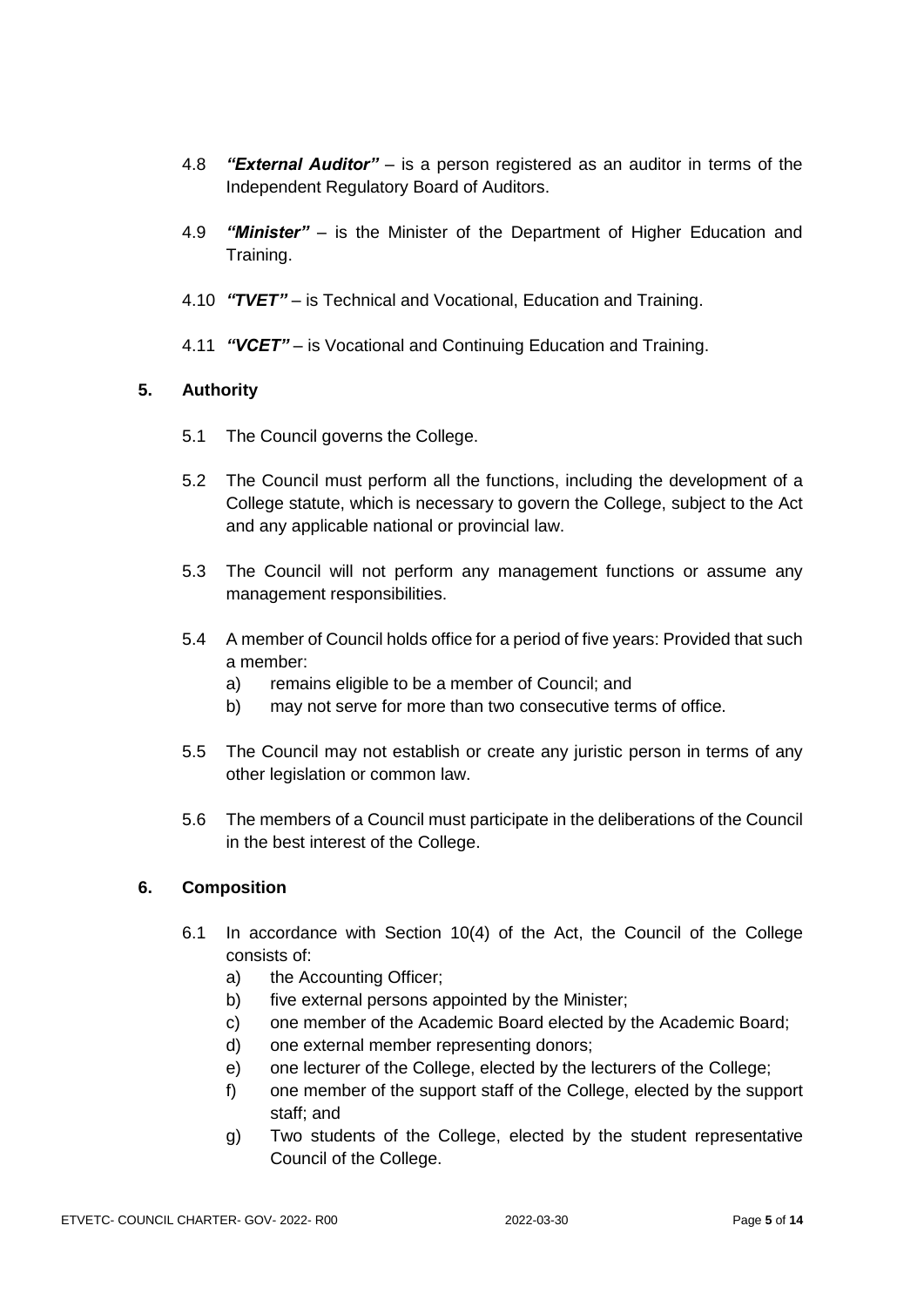- 6.2 A chairperson, vice-chairperson and other office-bearers must be elected from among its members, for a period not exceeding three years.
- 6.3 Nominations for chairperson, vice-chairperson and secretary of the Council must be in writing and directed to the electoral officer. Voting is by secret ballot.
- 6.4 The chairperson, vice-chairperson or other office-bearers of the Council may not be students or members of the staff of the College, but the secretary may be a member of staff.
- 6.5 The Council must, in consultation with the Minister, appoint four additional external persons with financial, human resources and legal skills as members of the Council. The manner in which these members are to be elected, must, where applicable, be determined by the Minister by notice in the *Gazette* and must, in so far as it is practically possible, ensure that –
	- a) the functions of the Council are performed according to the highest professional standards;
	- b) the Council is broadly representative of the Continuing Education and Training system and related interests;
	- c) the members have a thorough knowledge and understanding of the Continuing Education and Training sector;
	- d) the members appreciate the role of Continuing Education and Training in reconstruction and development; and
	- e) the Council is broadly representative of the community served by the College in respect of race, gender and disability.
- 6.6 At least 60 per cent of the members of a Council must be external persons who are not –
	- a) students or support staff of the College;
	- b) employed by the Minister;
	- c) employed by the College.
- 6.7 The members of Council must be persons with knowledge and experience relevant to the objects and governance of the College.
- 6.8 Termination of membership and filling of vacancies:
	- 6.8.1 A member's term of office of the Council terminates if
		- a) he or she tenders a written resignation;
		- b) the Minister or entity who appointed or elected the member to the Council terminates the membership in writing;
		- c) he or she is absent from three consecutive meetings without leave of the Council;
		- d) he or she is declared insolvent;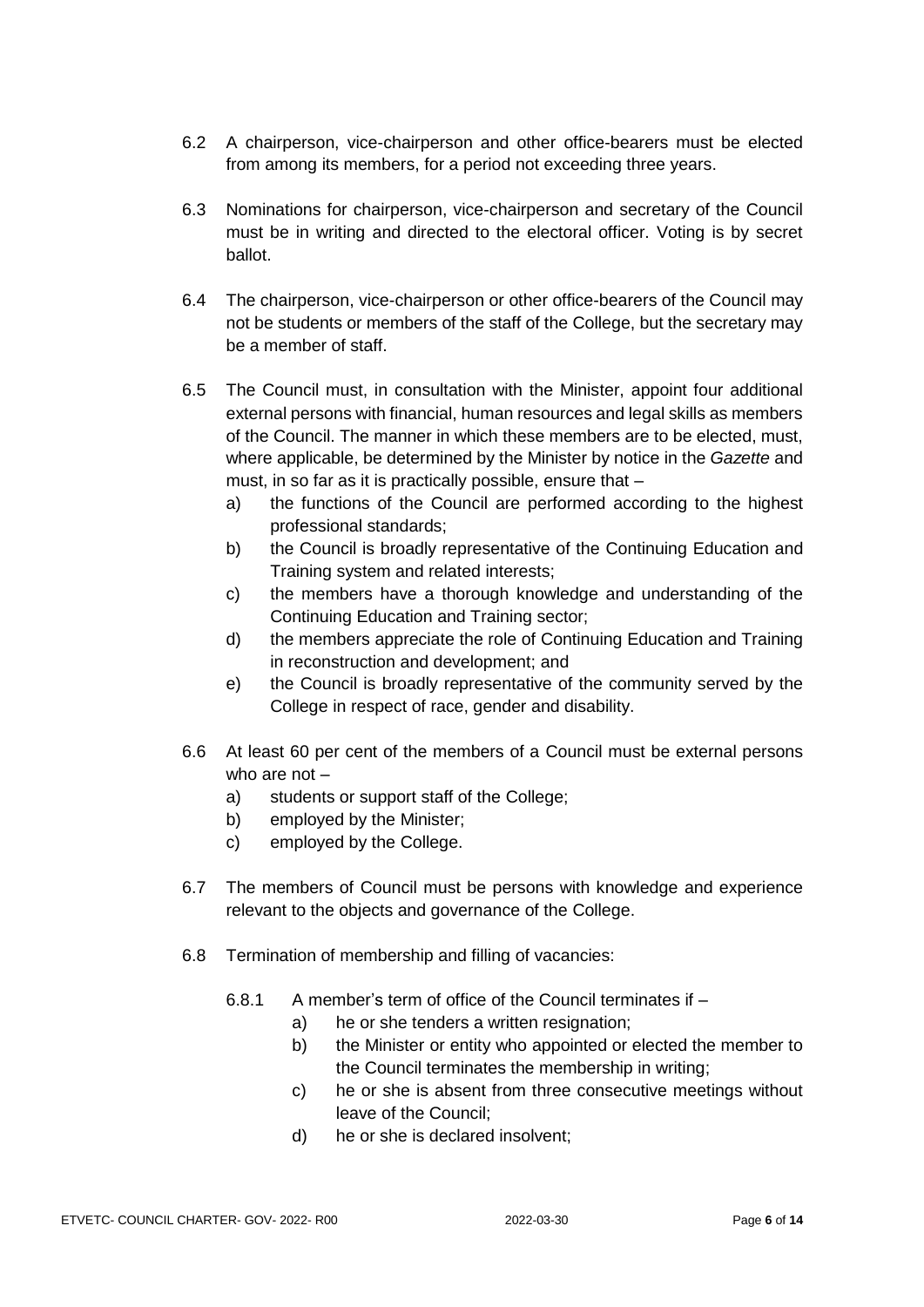- e) he or she is removed from an office of trust by a court of law or is convicted of an offence for which the sentence is imprisonment without the option of a fine; or
- f) he or she is incapacitated to perform his or her functions.
- 6.8.2 The Council has the power to suspend and take disciplinary action against a member.
- 6.8.3 If 75 percent or more of the members of the Council resign, the Council is deemed to have resigned.
- 6.8.4 If the Council resigns as contemplated above, a new Council must be constituted in terms of the Act.
- 6.8.5 Whenever any vacancy occurs, section 10 of the Act must apply with the necessary changes thereto.
- 6.8.6 Any member appointed to fill a vacancy must serve only the remainder of the term of office.
- 6.8.7 Investigation at College, and appointment of Administrator
	- a) The Minister may appoint a person to conduct an investigation at a College if the Council of the College requests the appointment of such a person or if –
	- b) circumstances arise at the College that
		- i. involve financial or other maladministration of a serious nature; or
		- ii. seriously undermine the effective functioning of the College; and
		- iii. the Council of the College has failed to resolve such circumstances; and
		- iv. the appointment is in the interests of Continuing Education and Training in an open and democratic society.
	- c) If an audit of the financial records of the College, or an investigation by the Administrator reveal financial or other maladministration of a serious nature at the College or the serious undermining of the effective functioning of the College, the Minister may, after consultation with the Council of the College concerned, if practicable, and despite any other provision of the Act, appoint a person as Administrator to take over the authority of the Council or the management of the College and such person may perform all the functions relating to governance or management on behalf of the College for a period determined by the Minister, which period may not exceed two years. The Minister may extend this period once for a further period not exceeding six months.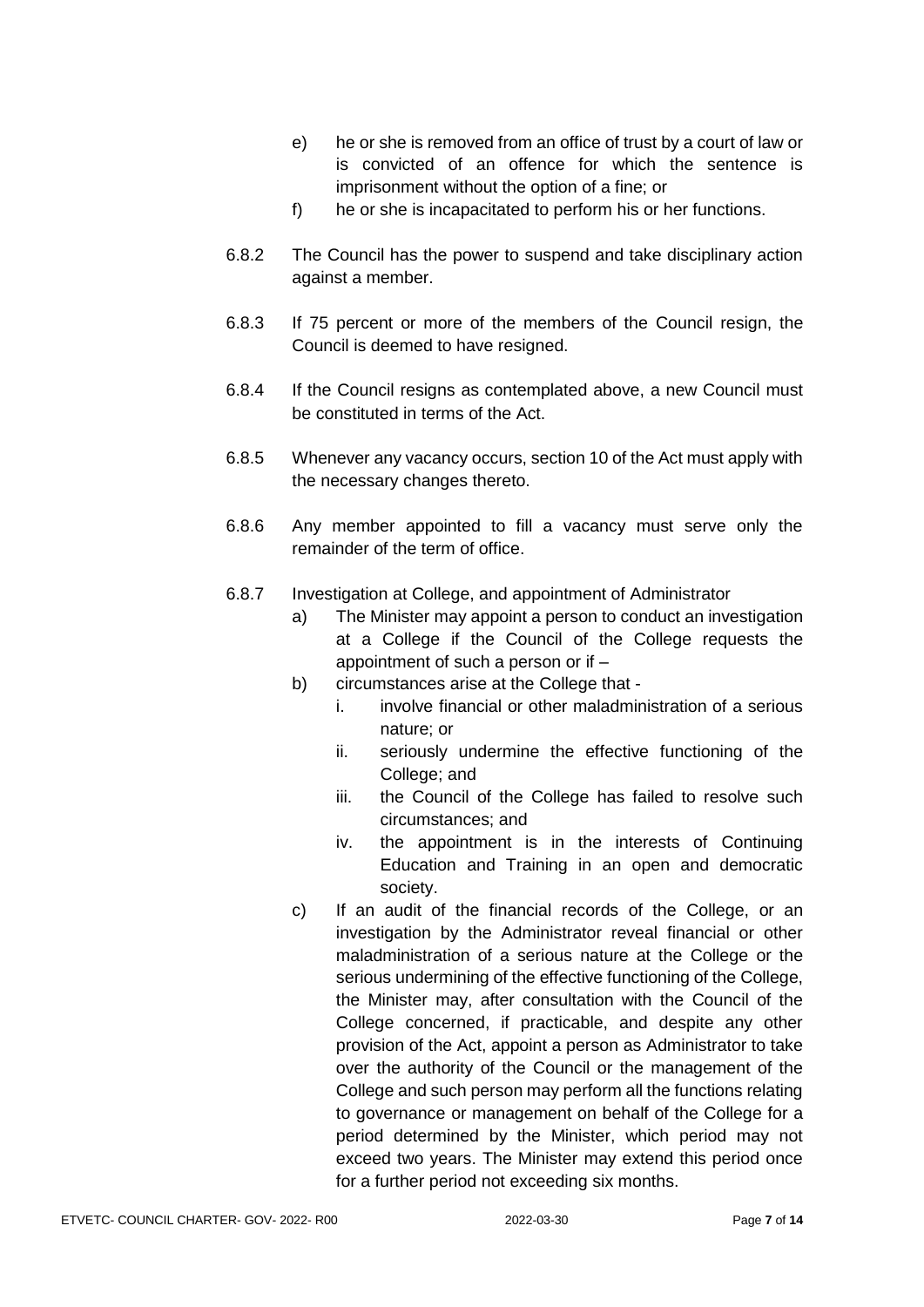- d) If an administrator is appointed in terms of section 46(4) of the Act, the Council is deemed to have resigned and the Administrator must
	- i. take over the authority of the Council;
	- ii. perform the Council's functions relating to governance; and
	- iii. ensure that a new Council is constituted.

### **7. Meetings**

- 7.1 The Council has at least four ordinary meetings during each academic year.
- 7.2 Notice of any motion for consideration at the next ordinary meeting of the Council must be in writing and must be lodged with the secretary at least 21 days before the date determined by the Council for such meeting, provided that any matter of an urgent nature may, without prior notice, by consent of the chairperson and a majority of the members present, be considered at such meeting.
- 7.3 At least 5 days prior to the date of an ordinary meeting, the secretary distributes an agenda and gives due notice to each member of all the matters to be dealt with at such meeting and states the time and place of such meeting.
- 7.4 A special meeting may be called at any time by the chairperson.
- 7.5 A special meeting must be called by the chairperson at the request in writing of at least five members, if the objective of such meeting is clearly stated in the request, provided that at least seven days' notice of a special meeting is given.
- 7.6 No business other than that for which the special meeting was called may be transacted at such meeting.
- 7.7 An emergency meeting may be called by the chairperson or, in his or her absence, by the Accounting Officer at any time.
- 7.8 Notice of an emergency meeting may be given in any manner convenient under the circumstances.
- 7.9 The objective of an emergency meeting must be stated to members and no business other than that stated may be transacted at such meeting.
- 7.10 The following Council meeting procedures will be in force:
	- a) Except where otherwise provided in this Charter, all acts or matters authorised or required to be done or decided by the Council or its committees, and all questions that may come before it, are done or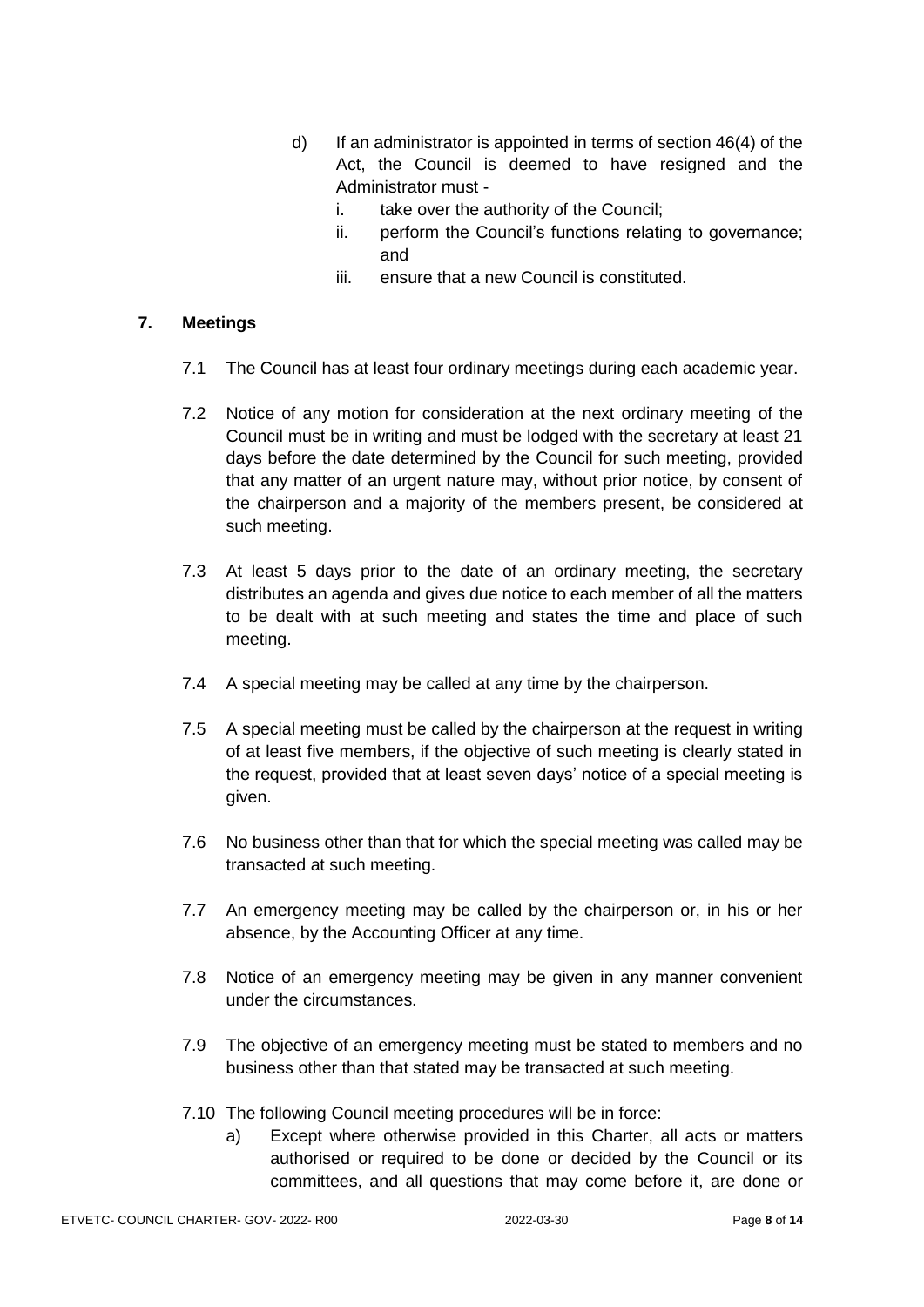decided by the majority of the members present at any meeting, provided that the number present at any meeting is at least half plus one of the total number of members of the Council or its committees holding office on the date of such meeting.

- b) In the absence of the chairperson and the vice-chairperson of the Council, the members present must elect one of their members to preside at such meeting.
- c) The first act of an ordinary meeting, after being constituted, is to read and confirm, by the signature of the chairperson, the minutes of the last preceding ordinary meeting and of any special meeting subsequently held, provided that the meeting may consider the minutes as read if a copy thereof was previously sent to every member of the Council, provided further that objections to the minutes of a meeting are raised and decided before confirmation of the minutes.
- d) A member of the Council may not, without the consent of the meeting, speak more than once to a motion or to any amendment and the mover of any motion or any amendment has the right of reply.
- e) Every motion or amendment must be seconded and, if so directed by the chairperson, must be in writing.
- f) A motion or an amendment seconded as contemplated in subsection (6).10(e) may not be withdrawn except with the consent of the meeting.
- g) The chairperson has a deliberative vote on any matter and, in the event of an equality of votes, also a casting vote.
- h) If so decided by the meeting, the number of members voting for or against any motion must be recorded in the minutes or, if so requested by any member, the chairperson must direct that such votes be recorded.
- i) When a majority of the members of the Council reach agreement on a matter referred to them by the chairperson by letter or electronic means, without a meeting having been convened, and convey such resolution by letter or electronic means, such resolution is equivalent to a resolution of the Council and must be recorded in the minutes of the next succeeding ordinary meeting.
- j) The views of a member of the Council who is unable to attend a meeting may be submitted to the meeting in writing but may not count as a vote of such member.
- k) The ruling of the chairperson on a point of order or procedure is binding unless immediately challenged by a member, in which event such ruling must be submitted without discussion to the meeting whose decision is final.
- 7.11 Conflict of interest of Council members:
	- 7.11.1 A member of Council:
		- a) may not have a conflict of interest with the College;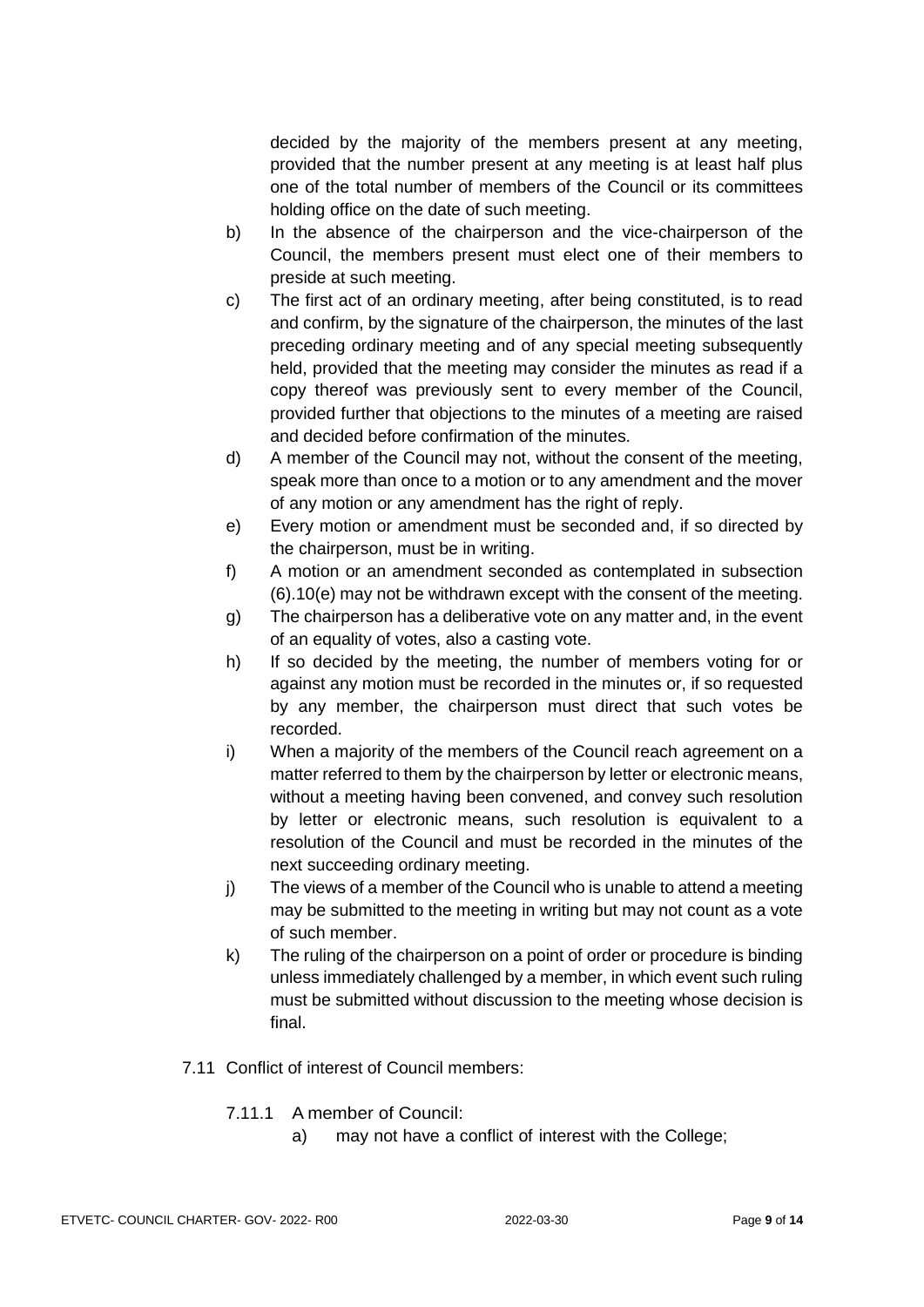- b) must, before he or she assumes office, declare any businesscommercial or financial activities undertaken for financial gain that may raise a possible conflict of interest with the College;
- c) may not place himself or herself under any financial or other obligation to any individual or organisation that might seek to influence the performance of any function of the Council.
- 7.11.2 A member of the Council who has a direct or indirect financial, personal or other interest in any matter which is to be discussed at a meeting and which entails or may entail a conflict or possible conflict of interest must, before or during such meeting, before discussion of the matter, declare the interest.
- 7.11.3 Any person may, in writing, inform the chairperson of a meeting, before a meeting, of a conflict or possible conflict of interest of a member of the Council of which such person may be aware.
- 7.11.4 The Council member referred to in 7.11.2 and 7.11.3 is obliged to recuse himself or herself from the meeting during the discussion of the matter and the voting thereon.
- 7.12 Minutes of Council and committee meetings:
	- a) The secretary of the Council keeps the minutes of each meeting of the Council and includes such minutes in the agenda of the next Council meeting when the agenda is sent out;
	- b) The minutes of all committee meetings must be included in the agenda of the next ordinary meeting of the Council following the respective committee meetings; and
	- c) The members of the Council must be provided with copies of the minutes.
- 7.13 Drafting, amending or rescinding statute:
	- a) No motion to draft, amend or rescind a statute or a rule is of force and effect unless adopted by at least 75 per cent of all members of the Council present at the meeting, provided that a quorum is present at such meeting.

#### **8. Responsibilities**

In accordance with Sections 10(1) to 10(3) of the Act, the Council must perform the following functions:

- 8.1 The Council must, with the concurrence of the Academic Board:
	- a) develop a strategic plan for the College which must:
		- i. incorporate the mission, vision, goals and planning for funding of the College;
		- ii. address past imbalances and gender and disability matters;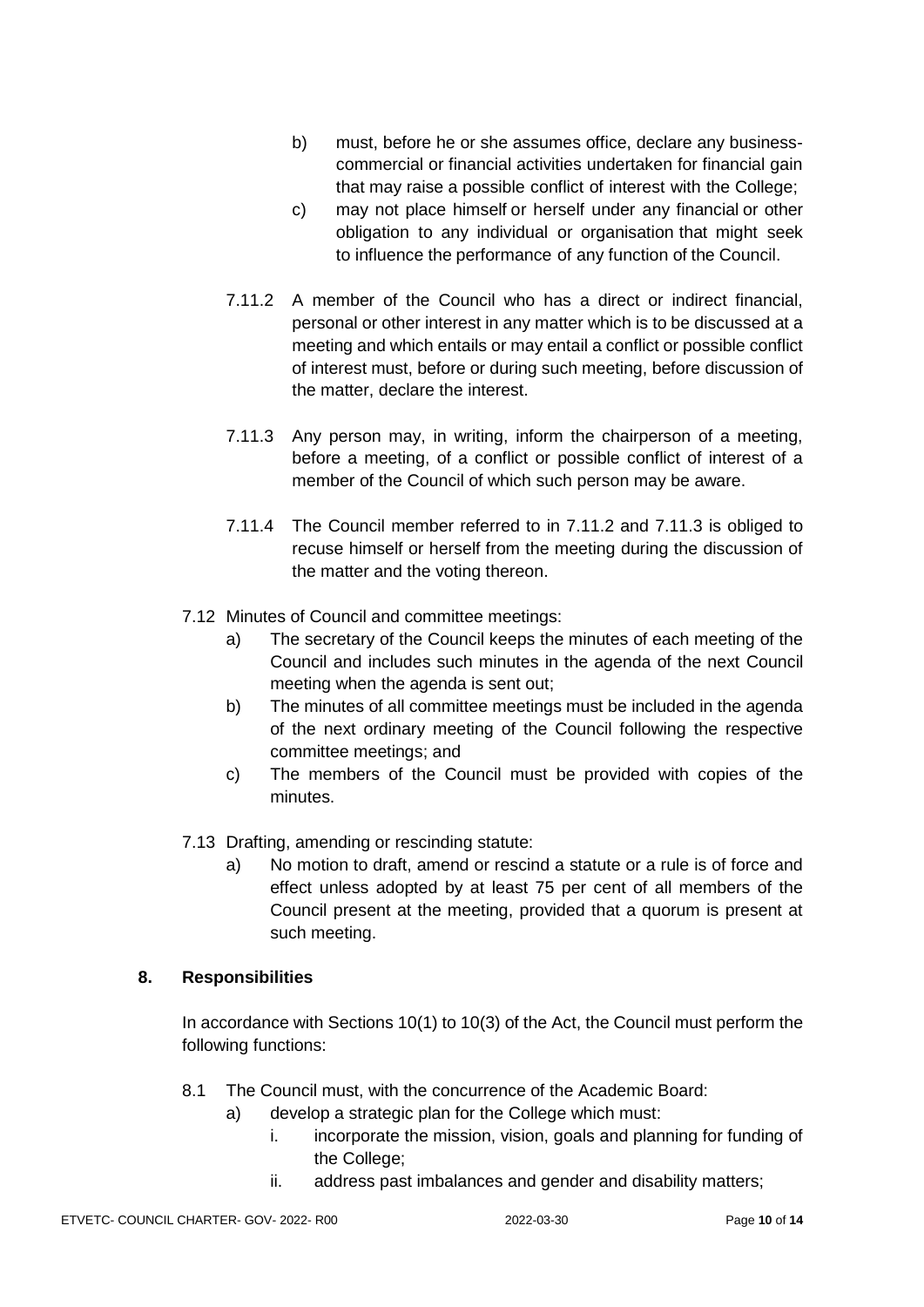- iii. include safety measures for a safe learning environment for students, lecturers and support staff; and
- iv. be approved by the Minister.
- b) determine the language policy of the College, subject to the approval of the Minister;
- c) ensure that the College complies with accreditation requirements necessary to provide learning programmes in terms of standards and qualifications as registered on the National Qualifications Framework; and
- d) subject to applicable policy determined by the Minister, determines the student admission policy of the College.
- 8.2 The Council may, subject to applicable policy, and with the approval of the Director General and after consultation with the Academic Board –
	- a) determine admission requirements in respect of particular Continuing Education and Training programmes;
	- b) determine the number of students who may be admitted for a particular Continuing Education and Training programme and the manner of their selection;
	- c) determine the minimum requirements for readmission to study at the College in question; and
	- d) refuse the readmission of a student who fails to satisfy the minimum requirements for readmission.
- 8.3 The Council must take the necessary steps within its available resources to ensure that the College is accessible to disabled students.
- 8.4 The Council, after consultation with the student representative Council, must provide for a suitable structure to advise on policy for student support services within the College.
- 8.5 The Council approves tuition fees, accommodation fees and any other fees payable by students.
- 8.6 The Council approves the annual budget of the College.
- 8.7 Appointment of staff:

Section 20 of the Act, states that:

- a) the staff of public Colleges consists of persons appointed by
	- i. the Minister in terms of the Public Service Act in posts established on the organisational structure of the Department and identified as posts to the respective Colleges; and
	- ii. the Council in posts established in addition to posts contemplated in section  $20(1)(a)$ .
- b) The staff contemplated in section 20(1)(a) must
	- i. report to the Council in respect of matters and functions allocated to them by the Council in terms of this Act; and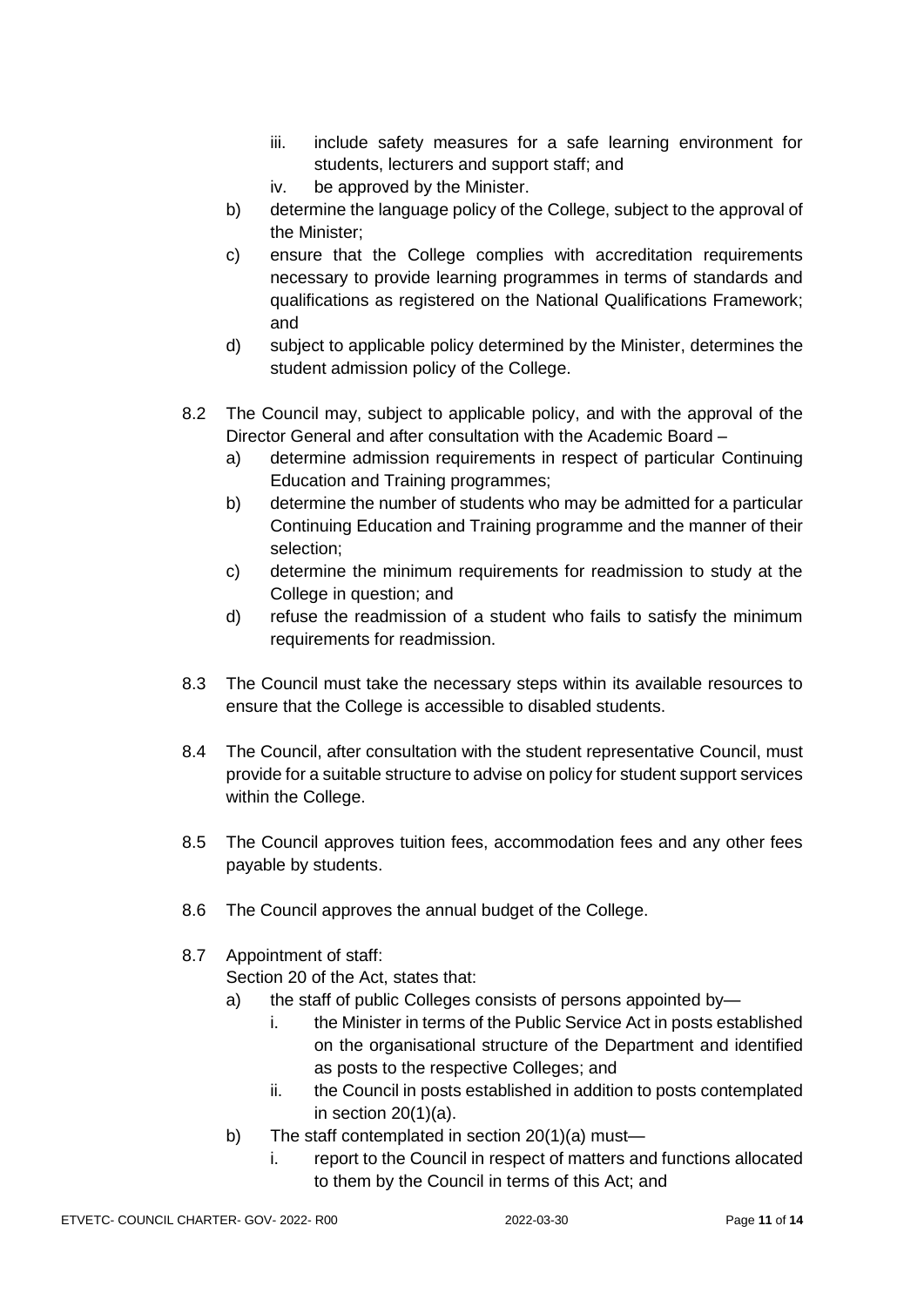- ii. report to the Minister as the employer for all employment purposes.
- c) Subject to this Act, the Labour Relations Act, the Basic Conditions of Employment Act, the Employment Equity Act and any other applicable law, the Council
	- i. may establish posts contemplated in section 20(1)(b) for staff, other than the management staff, which posts are additional to the posts contemplated in section 20(2)(a);
	- ii. may appoint staff in those posts;
	- iii. must remunerate staff from the funds received by the public College in question from sources other, than the money received in terms of section 22;
	- iv. must determine the functions, conditions of service and privileges of the staff contemplated in section 20(4)(a); and
	- v. must pay remuneration to the staff contemplated in section 20(4)(a) that may not be less than the remuneration paid to a comparable appointment made in terms of the Public Service Act contemplated in section 20(1)*(a)*.
- d) When presenting the annual financial reports contemplated in section 25 of the Act, the Council must provide sufficient details of any posts envisaged in terms of subsection (4)(a), including the estimated cost relating to the employment of staff in those posts and the manner in which it is proposed that the cost will be met.
- e) The staff contemplated in subsections 20(2) and 20(4) of the Act must be employed in compliance with the basic values and principles referred to in section 195 of the Constitution of the Republic of South Africa, 1996, and factors to be taken into account when making appointments include, but are not limited to:
	- i. the ability of the candidates;
	- ii. the principle of equity;
	- iii. the need to redress past injustices; and
	- iv. the need for representation.
- 8.8 Committees of Council:
	- a) The Council may:
		- i. establish a committee to assist it in the performance of its functions; and
		- ii. appoint a person who is not a member of the Council as member of the committee.
	- b) The chairperson of a committee must be a member of the Council.
	- c) The Council is not divested of the responsibility for the performance of any function delegated to a committee.
		- The Council must determine the:
		- i. composition of a committee;
		- ii. functions of a committee;
		- iii. procedure at meetings; and
		- iv. dissolution of a committee.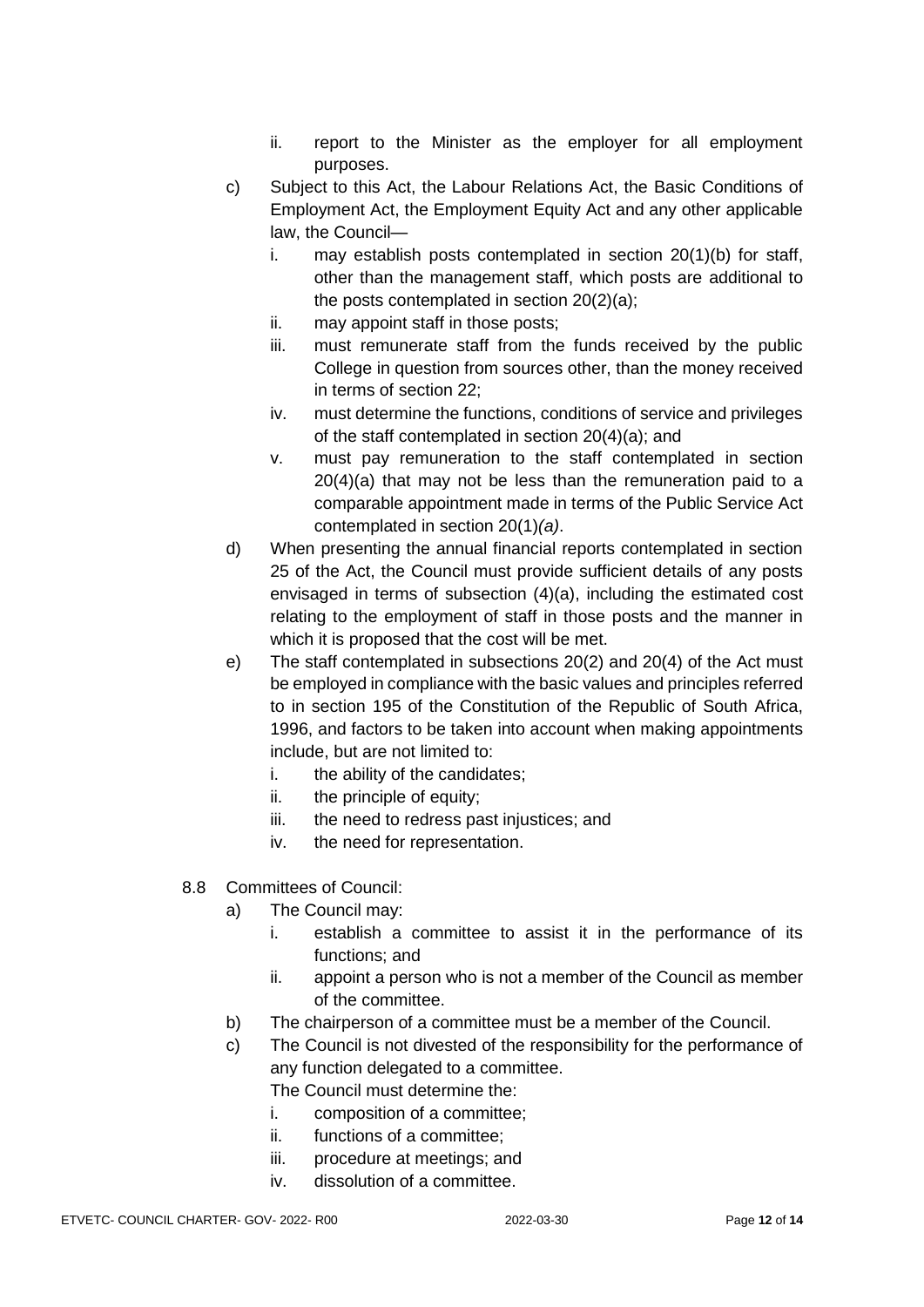- 8.9 Financial records and statements of the Colleges:
	- a) The Council must, in the manner determined by the Minister:
		- i. keep records of all its proceedings;
		- ii. keep complete accounting records of all assets, liabilities, income and expenses and any other financial transactions of the College as a whole, of its substructures and of other bodies operating under its auspices; and
		- iii. implement internal audit and risk management systems which are not inferior to the standards contained in the PFMA.
	- b) The Council must appoint an External Auditor to audit the records and financial statements referred to in this section.
	- c) The Council must, in respect of the preceding financial year, and by a date or dates determined by the Minister, provide the Minister with:
		- i. a report on the overall management and governance of the College;
		- ii. a report on the overall performance of students on the programmes offered by the College;
		- iii. a duly audited statement of comprehensive income, statement of financial position and cash flow statement.
	- d) The Council must provide the Minister with such additional information as the Minister may require.
	- e) The Council must on an annual basis review both the acceptance and expenditure registers for gifts, donations and sponsorship, inclusive of any donations of immovable property.

#### **9. Remuneration**

Council members not holding executive office in the College or not employed in the public service, shall be remunerated for their services on the Council, based on the guidelines issued by National or Provincial /Treasury (issued in terms of paragraph 20.2.2 of the National Treasury Regulation, March 2005).

#### **10. Adoption of Charter**

This Charter is effective from the date on which it is adopted by the Council.

#### **11. Availability of Charter**

A copy of this Charter and other relevant documentation should be made available on the College website.

#### **12. Revision of Charter**

The Organization will review the charter in response to circumstances and contextual changes as informed by legislative and DHET directives.